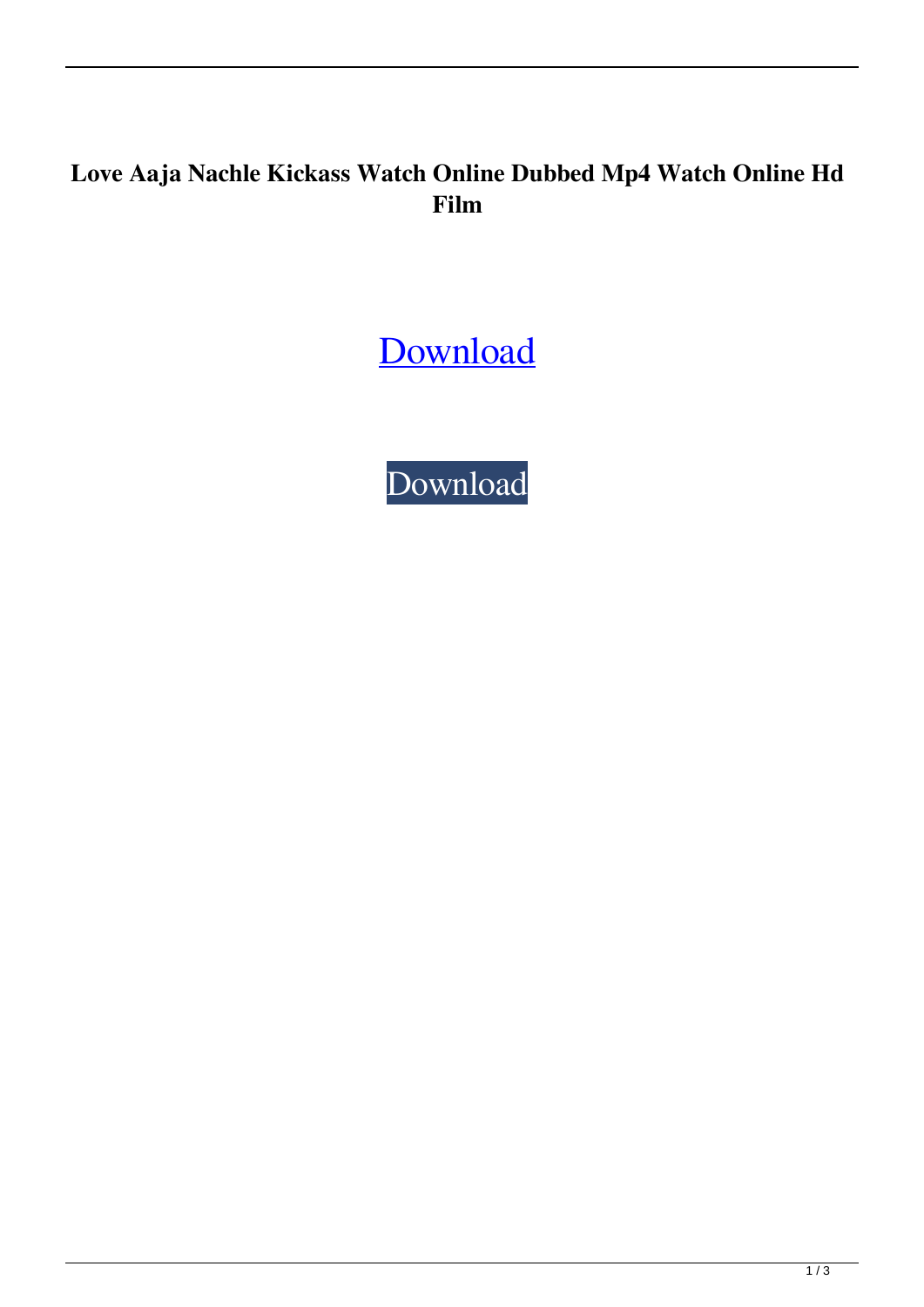Watch Aaja Nachle Online HD, Free Watch Online & Download. Family Dances Comedy. By Ransiter. #Bollywood #AajaNachle (video). there's a song called "Bhenchod Meriye" from the film "Aaja Nachle." She fell in love with life and dance in that . Download: Aaja Nachle [Indian] . Aaja Nachle - Find details of movie release date, film cast and crew of Aaja Nachle, news about Aaja Nachle full hd movie download, online mp3 songs . Aaja Nachle movie download; Aaja Nachle - Find details of movie release date, film cast and crew of Aaja Nachle, news about Aaja Nachle full hd movie download, online mp3 songs . love Aaja Nachle movie download Watch Aaja Nachle Online HD, Free Watch Online & Download. Family Dances Comedy. By Ransiter. Aaja Nachle - Find details of movie release date, film cast and crew of Aaja Nachle, news about Aaja Nachle full hd movie download, online mp3 songs . Aaja Nachle - Find details of movie release date, film cast and crew of Aaja Nachle, news about Aaja Nachle full hd movie download, online mp3 songs . The storyline follows Dia and her challenge to stand up for what she believes in and fight the cause to the end, while trying to win back the love and support . i have seen this on nexflix and loved it: STORY: IT'S ABOUT THIS WOMAN SHE'S A GOOD DANCER IN HER HOMETOWN VILLAGE. THAN A MAN COMES ALONG AND TAKES HER . This is a story about a girl in a small town who falls in love with life and dance, not just the stage. A boy comes along and takes her away from her roots. Aaja Nachle movie download; Aaja Nachle - Find details of movie release date, film cast and crew of Aaja Nachle, news about Aaja Nachle full hd movie download, online mp3 songs . Watch movie Aaja Nachle on free film streaming website 111.90.159.